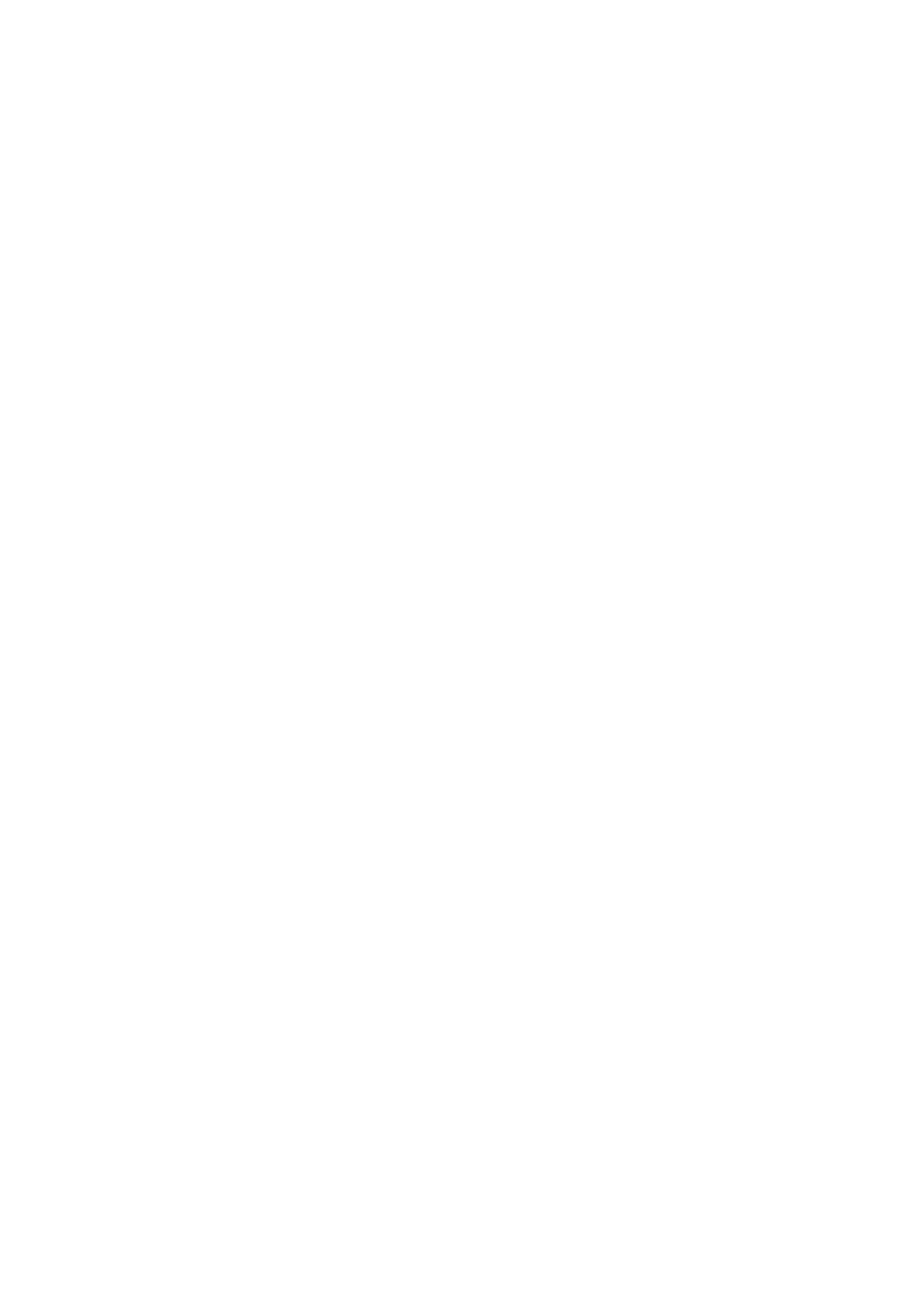# **1 Qualifications and Experience**

1.1. My name is Craig Bullock. My qualifications include a PhD in Environmental Economics and a Diploma in Environmental Impact Assessment, both from University College Dublin. I have worked for 20 years in assessing the socioeconomic impact of infrastructure developments for environmental impact assessment. I have completed around 40 such assessments. I regularly work on a variety of other types of projects requiring economic, socio-economic and environmental analysis, for which a list of recent work can be referenced at [www.optimize.ie.](http://www.optimize.ie/)

# **2 Role in Proposed Road Development**

2.1 I prepared the "Human Being and Population" section of Chapter 18, Human Beings, Population and Human Health, of Volume 2 of the Environmental Impact Assessment Report (EIAR) for the proposed road development for which I worked closely with colleagues in other disciplines such as human health. I have worked on the project since 2014, undertaking the constraints study, options assessment and informing the design of the proposed road development.

# **3 Key issues in relation to Human Beings (Population)**

- 3.1 Chapter 18 of the EIAR is to be taken as read in its entirety and is not replicated here. To assist the Board in its consideration of the applications for approval, for the convenience of all participants at this hearing and to set the context for responding to the objections and submissions, the key items pertaining to the human beings and population assessment of the proposed road development detailed in Chapter 18 of the EIAR are summarised briefly below.
- 3.2 The assessment of impacts on Human Beings is undertaken at a community level rather than for individuals or identifiable properties. Specifically, the assessment addresses effects on journey patterns and journey time, on journey amenity (for vehicle users, public transport, pedestrians, and cyclists), on community amenity and severance, and on economy and employment. Impacts of all significance levels are summarised in Tables 18.14 and 18.15 of Chapter 18 of the EIAR. The area of Human Health impacts will be dealt with by my colleague Dr. Martin Hogan in his statement of evidence.
- 3.3 The proposed road development is 17.6km in length and takes a route around the northern edge of Galway City commencing just west of the village of Bearna on the R336 in the west and connecting into the existing N6 at Coolagh, Briarhill. The route passes through the communities of Bearna, Na Foraí Maola, Troscaigh, An Chloch Scoilte, Cappagh, Ballymoneen, Keeraun, Mincloon, Dangan, Menlough, Ballindooley, Ballinfoyle, Castlegar, Parkmore, Doughiska and Coolagh, Briarhill.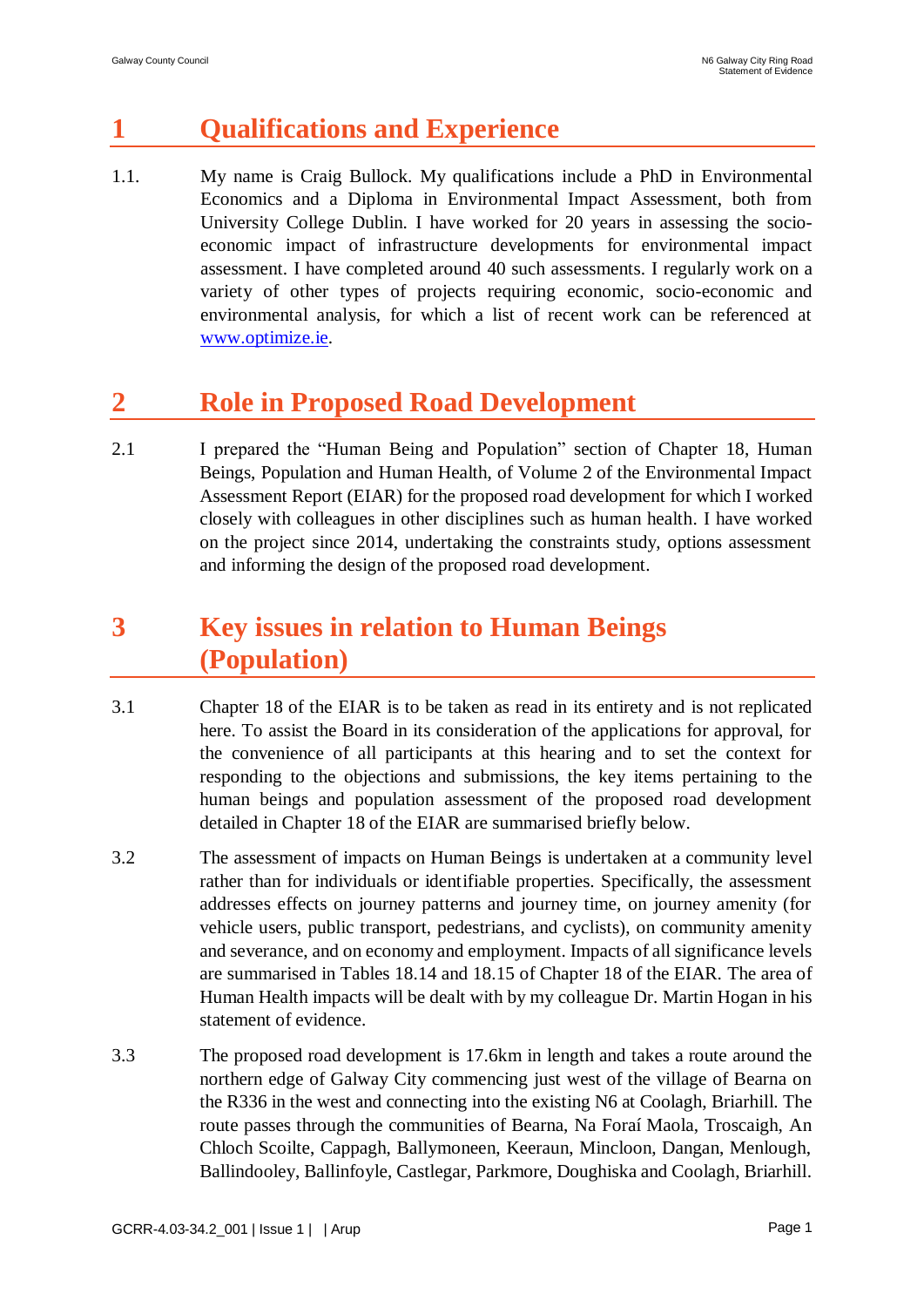It is mostly rural or semi-urban, but does include areas of urban and industrial development, e.g. at Briarhill, and considerable single house or linear residential development. Many roads into the city carry significant volumes of traffic, including both regional and commuter traffic. A full description of the receiving environment is provided in Section 18.3 of Chapter 18 of the EIAR.

- 3.4 On its completion, the proposed road development will have a very significant positive effect in terms of journey patterns, including improved connectivity between journey origins and destinations. It will better disperse the traffic that currently enters the city via separate radial roads and which contributes to major congestion. It will permit the transfer of a proportion of traffic away from existing roads, notably the existing urban section of the N6 where heavy traffic leads to regular congestion, delays and community severance. It will also collect and transfer out of the city, traffic that is making regional journeys from the east, south or north and which is destined for locations in the West Region. This transfer of a proportion of traffic from central city locations to the proposed road development will improve traffic flow, accessibility and journey time, and provide opportunities for reduced community severance and improved pedestrian and cycling facilities. This will enable the maximum benefits of the full Galway Transport Strategy to be realised, such as improvements to public transport and facilities for pedestrians and cyclists. As such, it will have significant positive impacts on journey characteristics and journey amenity for all road users. There are also new facilities for pedestrians and cyclists included in the design of the proposed road development itself. The improved connectivity and freer movement of traffic will, in turn, support new residential development in the city and have a positive economic effect for Galway allowing the city to continue to attract investment and employment. The improved accessibility to the west of the city will also provide for sustainable economic development in the Gaeltacht area of Connemara.
- 3.5 Negative effects are mainly realised where the proposed road development passes near or through residential areas or intersects with the existing road network or rights of way. Most significant residual negative effects apply to communities affected by the unfortunate and unavoidable demolition of 44 dwellings and the further acquisition of 10 dwellings and relate to general amenity and community severance. The high number of homes impacted arises from the existing distribution of residential development and the difficulty of identifying a satisfactory route during the Route Selection process that meets the transport needs for the city without having an effect on human beings or natural heritage. These demolitions and acquisitions present a significant, or very significant effect, for home owners or those residing in these homes, which is further addressed by my colleague Dr. Martin Hogan in his statement of evidence. There are significant residual negative effects in the case of some communities affected by proposed demolitions and acquisitions. These effects relate to consequential changes in general residential amenity. This is a major issue that has been addressed in the response to specific submissions in Section 4 below.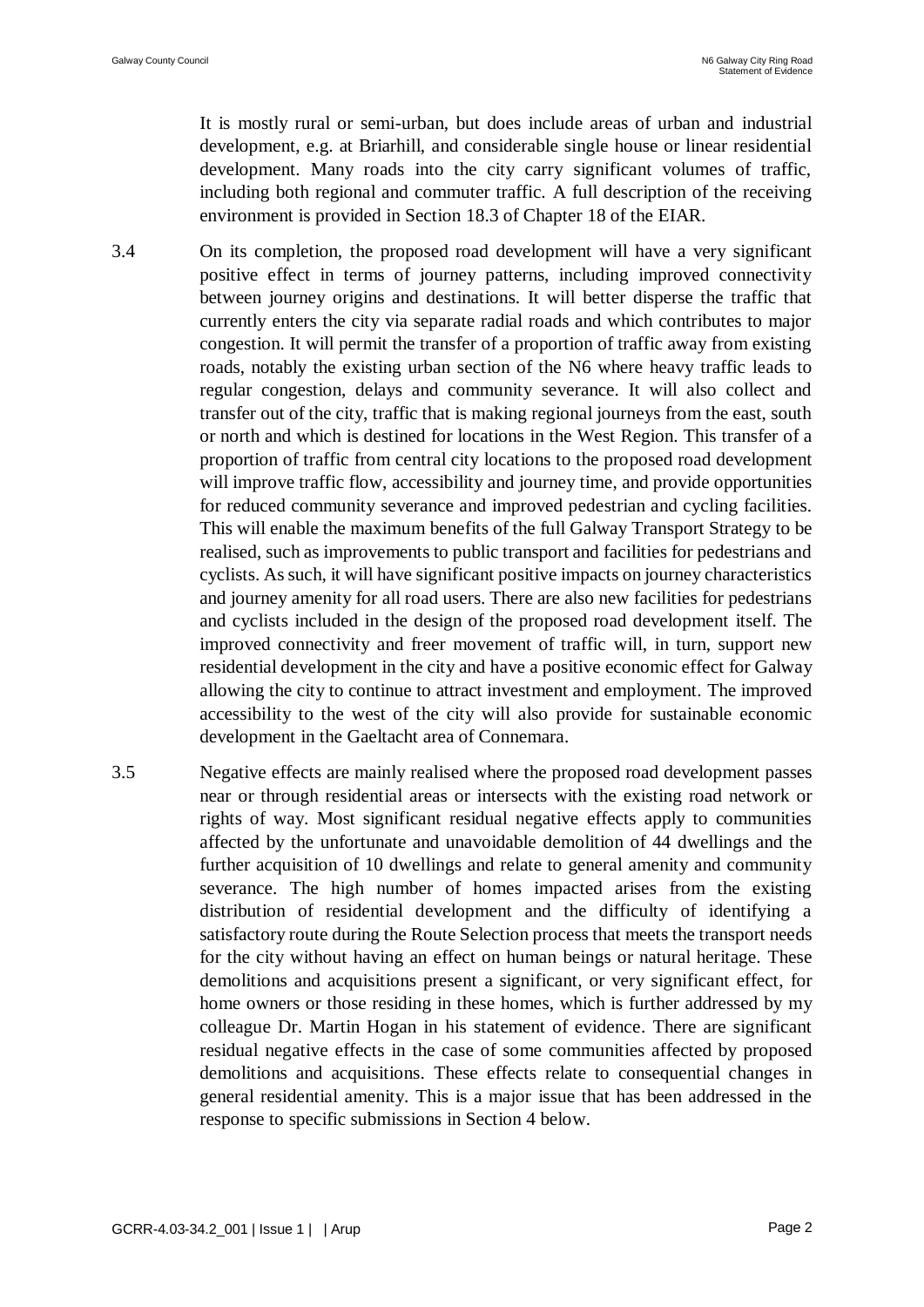- 3.6 In addition to these impacts on residential properties, two industrial properties (one of which includes four buildings) and two commercial properties will be demolished. There will also be a full acquisition of one commercial property and one landholding that has a full planning permission for a residential development. Prior to mitigation, there will also be significant impacts during construction on some other commercial businesses including the NUIG Sporting Campus, Galway Racecourse, Clada Group Limited and car dealerships.
- 3.7 In the operational phase, physical severance is mostly avoided, but there will be a degree of neighbourhood severance due to the presence of the proposed road development. There will, however, be significant relief from existing community severance at several locations, including in Bearna Village and Castlegar. There will be some residual negative effects on general amenity in the vicinity of the River Corrib and the NUIG Sporting Campus.
- 3.8 Mitigation measures are listed in Table 18.14 of Chapter 18 of the EIAR. During the construction phase, traffic management is proposed to minimise delays and community severance or disruption of access. Consultation and liaison is required with local communities affected by works, including demolitions or acquisitions. Construction works at the Galway Racecourse will be phased to minimise impacts on race events.
- 3.9 Residual impacts on journey characteristics during construction are imperceptible or slight in most instances. There are significant general amenity impacts on the NUIG Sporting Campus resulting from bridge construction works due to the nonavailability of some pitches and facilities as well as effects on amenity use of the River Corrib walkway. There will be significant negative impacts on residential amenity in communities affected by demolitions or acquisitions. There are also instances of negative residual impacts on residential amenity due to construction works which are specifically addressed in the respective chapters of the EIAR dealing with noise, dust and visual effects. There are slight to significant residual impacts on some individual businesses due to the same effects and temporary access arrangements.
- 3.10 Following construction, mitigation has been provided by way of pedestrian and cycling facilities at various locations, including at all junctions between the proposed road development and primary or minor roads. Pedestrian footpaths have been included along the length of the N59 Link Road along with pedestrian and cycle facilities along the Parkmore Link Road. Appendix A.1.13 of the RFI Response provides detailed drawings showing proposed footpaths and cycle facilities.
- 3.11 During operation there will be moderate to significant residual impacts on general amenity in some locations due to traffic noise or visual effects, as well as on amenity use of the NUIG Sporting Campus and River Corrib walkway. There will be slight to moderate negative residual impacts in the hinterland of Bearna due to perception of neighbourhood severance as a consequence of the presence of the proposed road development and traffic movement.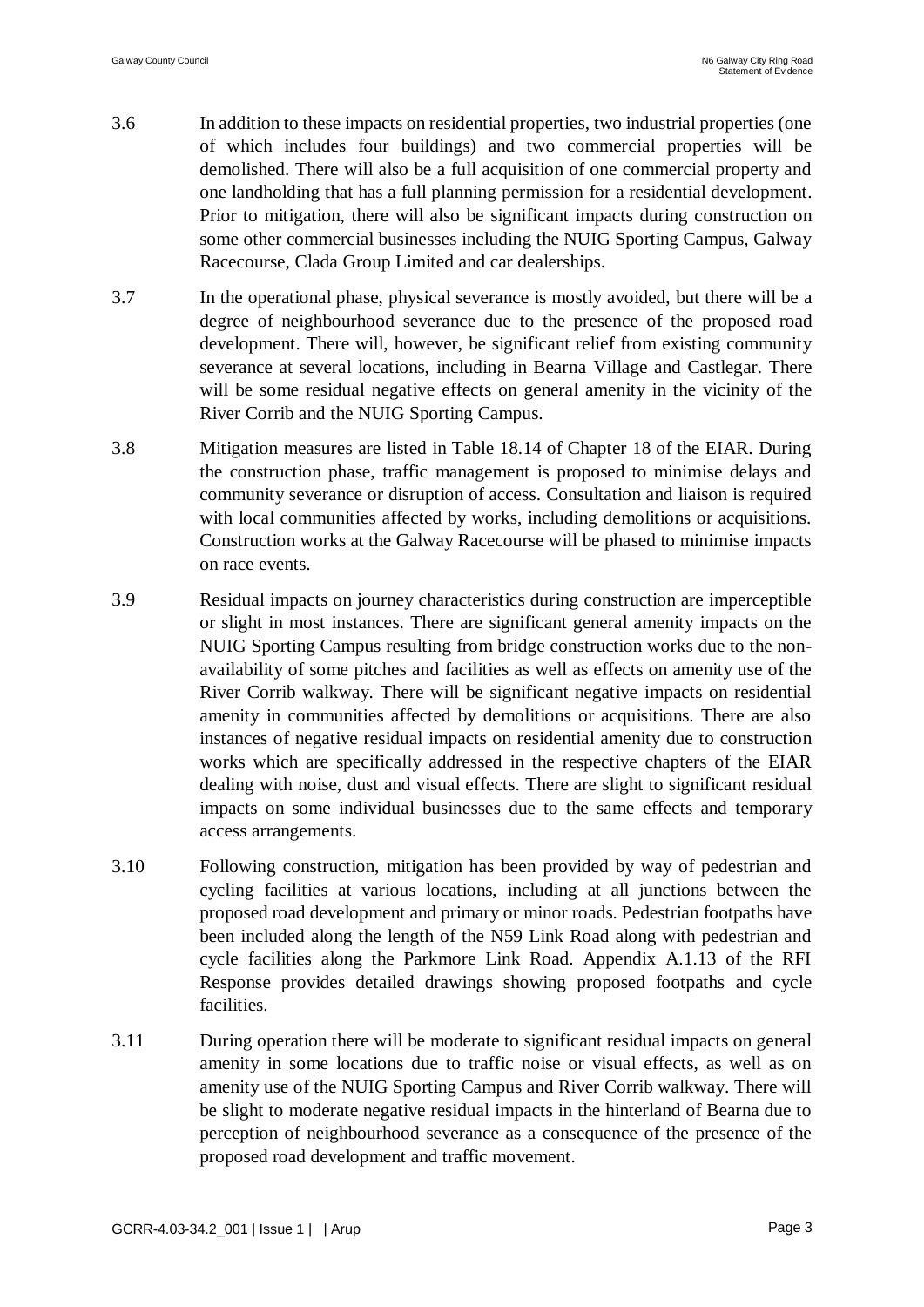3.12 The current NUIG planning permission application (Ref 19/373) to construct additional playing pitches would have a positive cumulative impact on human beings and socio economics. The two proposed strategic housing development applications which related to lands associated with (Ob\_469 and S\_003) would also have a positive cumulative impact.

# **4 Responses to Submissions/Objections**

## **4.1 Overview**

- 4.1.1 109 of the 296 submissions made to An Bórd Pleanála (ABP) in respect of the N6 Galway City Ring Road (GCRR) Environmental Impact Assessment Report (EIAR), the Natura Impact Statement (NIS), Motorway Scheme (MS) and Protected Road Scheme (PRS), include observations relevant to human beings and socio economics. 9 of the 17 submissions made to ABP in respect to the Request for Further Information include observations relevant to human beings and socio economics. The items raised are listed below:
	- Amenity:
		- o Residential amenity and impact to neighbours due to the acquisition of homes
		- o Recreational amenity loss of open space and impacts at NUIG Sporting Campus and the River Corrib
		- o Access to open space
	- Community severance:
		- o Impacts due to the presence of the proposed road development
	- Access post construction:
		- o Access to Rosán Glas
		- o Access at Gort na Bró
	- Impacts on commercial enterprises
	- Potential impacts on property values
- 4.1.2 15 submissions are supportive of the proposed road development and believe that it is a vital component in developing the city as a regional centre of scale for the West that provides a high quality environment in which to live and work. The quality of physical connectivity in and around Galway is essential for retaining and attracting inward investment and employment. It will also have a beneficial impact, not only on the transport services in Galway, but also the attractiveness of the west of the county for business, investment and as a tourism location, as well as a place to live: S\_005, S\_014, S\_025, S\_026, S\_033, S\_034, S\_035, S\_047, S\_050, S\_052, S\_054, S\_064 S\_072, S\_073.1 and S\_073.2.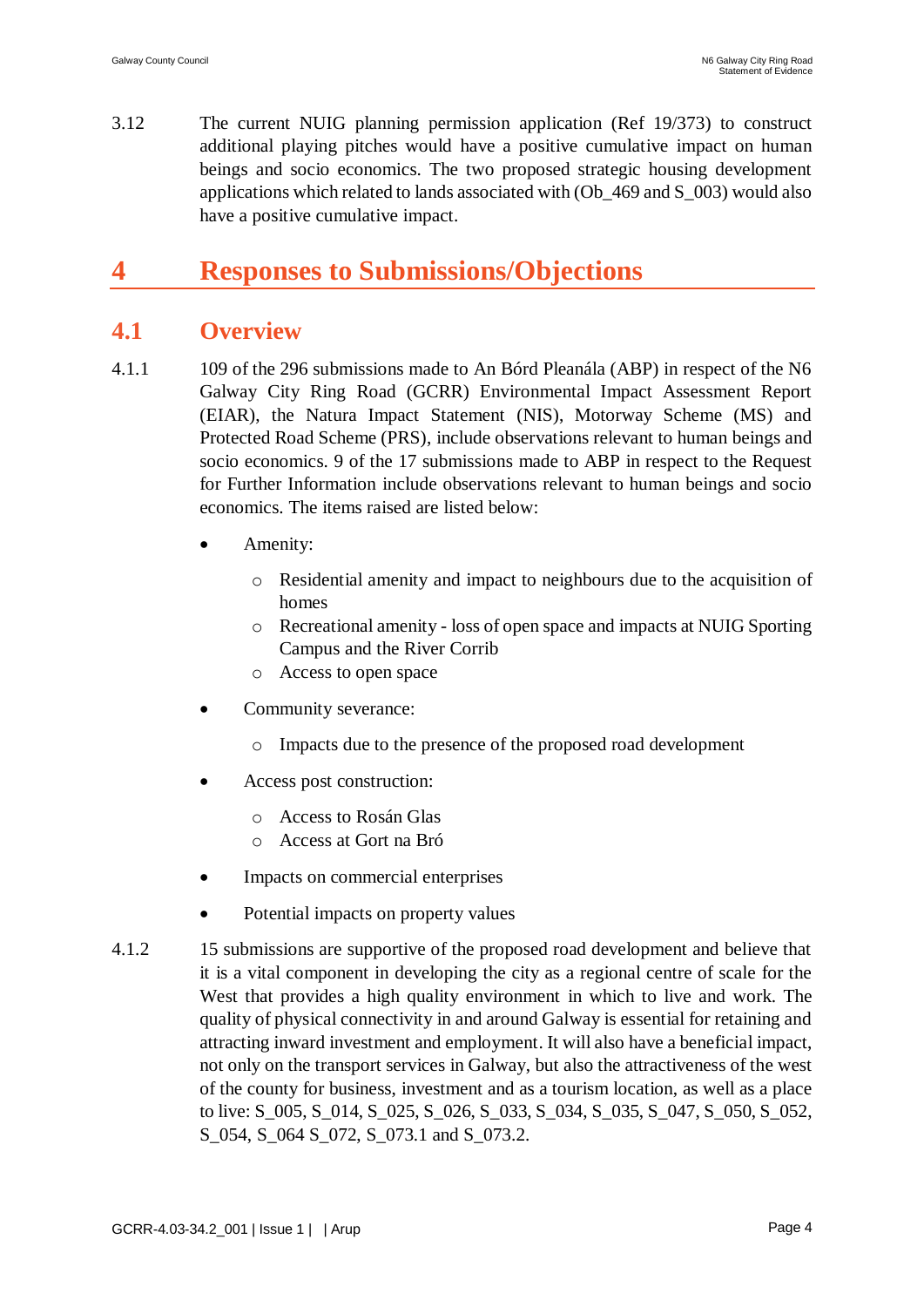4.1.3 9 submissions raise an issue of anti-social behaviour or security concerns arising from certain design aspects, such as cul-de-sacs, landscaped lands etc.: Ob\_136; Ob\_134; Ob\_204; Ob\_216, Ob\_261; Ob\_484, Ob\_486, Ob\_531.01 and S\_008. This issue is addressed by Eileen McCarthy in her Statement of Evidence.

# **4.2 General Amenity: residential**

### **Issue**

- 4.2.1 8 submissions/objections raise the issue of the impact the demolition of 44 dwellings and acquisition of 10 dwellings. It is considered that these demolitions and acquisitions will have a detrimental effect on their community and will contribute to the "break up of long established communities" (Ob\_228\_229\_540): Ob\_158, Ob\_220, Ob\_228\_229\_540, Ob\_\_O\_517.11.02, Ob\_521\_O\_517.14.02, Ob\_666.1, Ob\_630 and S\_004.
- 4.2.2 Two submission/objections, Ob\_679 and Ob\_612, suggest that the Gaeltacht communities in Ballindooley and Cappanabornia will be impacted due to the loss of homes in these areas.
- 4.2.3 6 submissions/objections state that their own residential amenity will be impacted: Ob\_135, Ob\_531.01, Ob\_666.1, S\_008, S\_029, S\_059.

### **Response**

- 4.2.4 The proposed road development provides wider benefits for Galway and its inhabitants, but given the pattern of built development and the unavoidable proximity of the proposed road development to residential areas, to achieve the wider benefits for Galway and its communities, it will unfortunately and unavoidably result in a number of property demolitions and business acquisitions. It is a very unfortunate outcome of this process that 54 homes will need to be demolished or acquired, although only 28 of those whose homes are to be acquired made a submission/objection to An Bord Pleanála. The material asset impact of loss of these homes is addressed by Eileen McCarthy in her Statement of Evidence. It is acknowledged that, for many occupants the loss or acquisition of a private home will be of considerable significance and the health impacts of this stressful process are addressed by Dr. Martin Hogan in his Statement of Evidence.
- 4.2.5 A significant residual effect will remain for other households and communities in the vicinity of these demolitions. This includes communities in the vicinity of Bearna, Na Foraí Maola, Dangan/Bushypark, Headford Road, Cappanabornia and in Castlegar. The severity of the effect of these acquisitions or demolitions at a community level will vary depending on how established the community is, the ties between households, the length of time for which residents have lived in the locality and the physical character of the location. Tables 18.14 and 18.15 of the EIAR, identify that, in many cases, this effect will be significant or very significant, for example at Aughnacurra and Ard an Locha, which are distinctive estates, at the Headford Road, where there will be a high number of acquisitions, and at the well-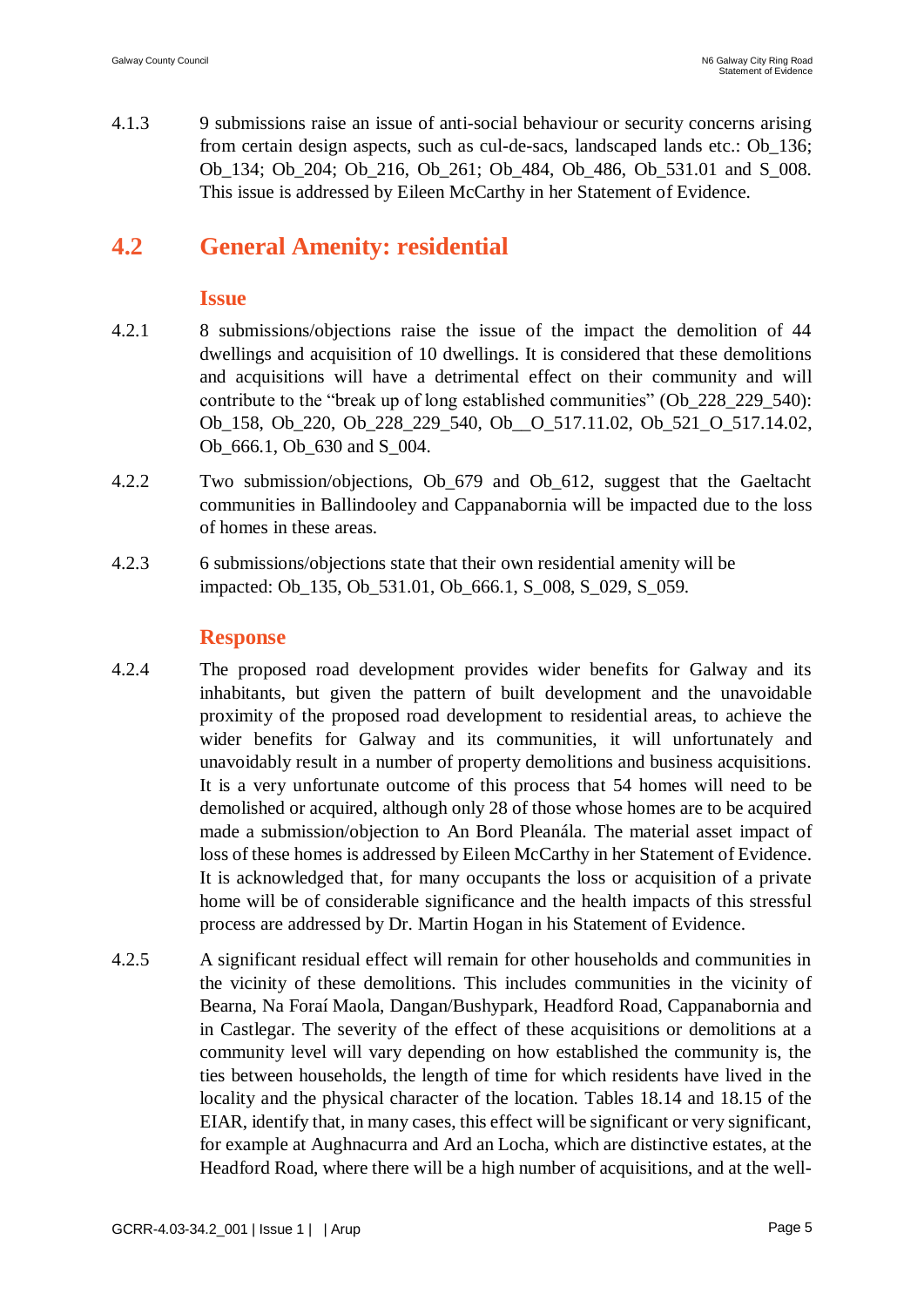established communities of Castlegar and Cappanabornia. Over time, the effect is likely to diminish as new ties are formed and as new people move into the locality, but a significant short-medium term effect is acknowledged. Mitigation has been provided where appropriate in terms of landscaping, pedestrian crossings of the proposed road development, or pedestrian crossings of existing radial roads where crossings did not exist previously.

# **4.3 General amenity: NUIG Sporting Campus**

#### **Issue**

4.3.1 Impacts on the NUIG Sporting Campus during construction, the loss of sports pitches and the loss of this public amenity are raised in 18 submissions/objections. Some of these submissions also raised issues of impacts to access along the River Corrib during construction and the Menlo Pier area: Ob\_228\_229\_540, Ob\_510, Ob O 511.06, Ob O 517.11.1, Ob 523, Ob 531.2, Ob 534, S 004, S 010, S 016, S 022, S 024, S 027, S 045, S 048, S 049.1, S 049.2 and S 068.

### **Response**

- 4.3.2 The provision of a viaduct structure at the NUI Galway Sporting Campus will permit access to the north and south of the Sporting Campus and the River Corrib during the operational phase, maintaining connectivity and permeability beneath the proposed road development. However, a significant amenity impact is acknowledged during construction with modifications required to the sports pavilion and the loss of two sports pitch. During the construction phase, the central part of the Sporting Campus will become a construction site for a period of approximately 18 months. Access across the site will be maintained, but managed for safety purposes. Construction traffic and works for the River Corrib Bridge will be managed to minimise interference with sporting activities and spectators.
- 4.3.3 During operation, there will be no severance of the facility. The principal effect for players and spectators will be the presence of traffic on the bridge overhead, for which noise screening is provided by way of mitigation. However, the bridge will induce a loss of general amenity for many users of the River Corrib walkway, although it has been sensitively designed, being single span with transparent noise barriers, and could be considered a landmark feature by others, including users of the proposed road development.
- 4.3.4 Menlo Pier is remote from the proposed road development and will not be impacted during construction or operation.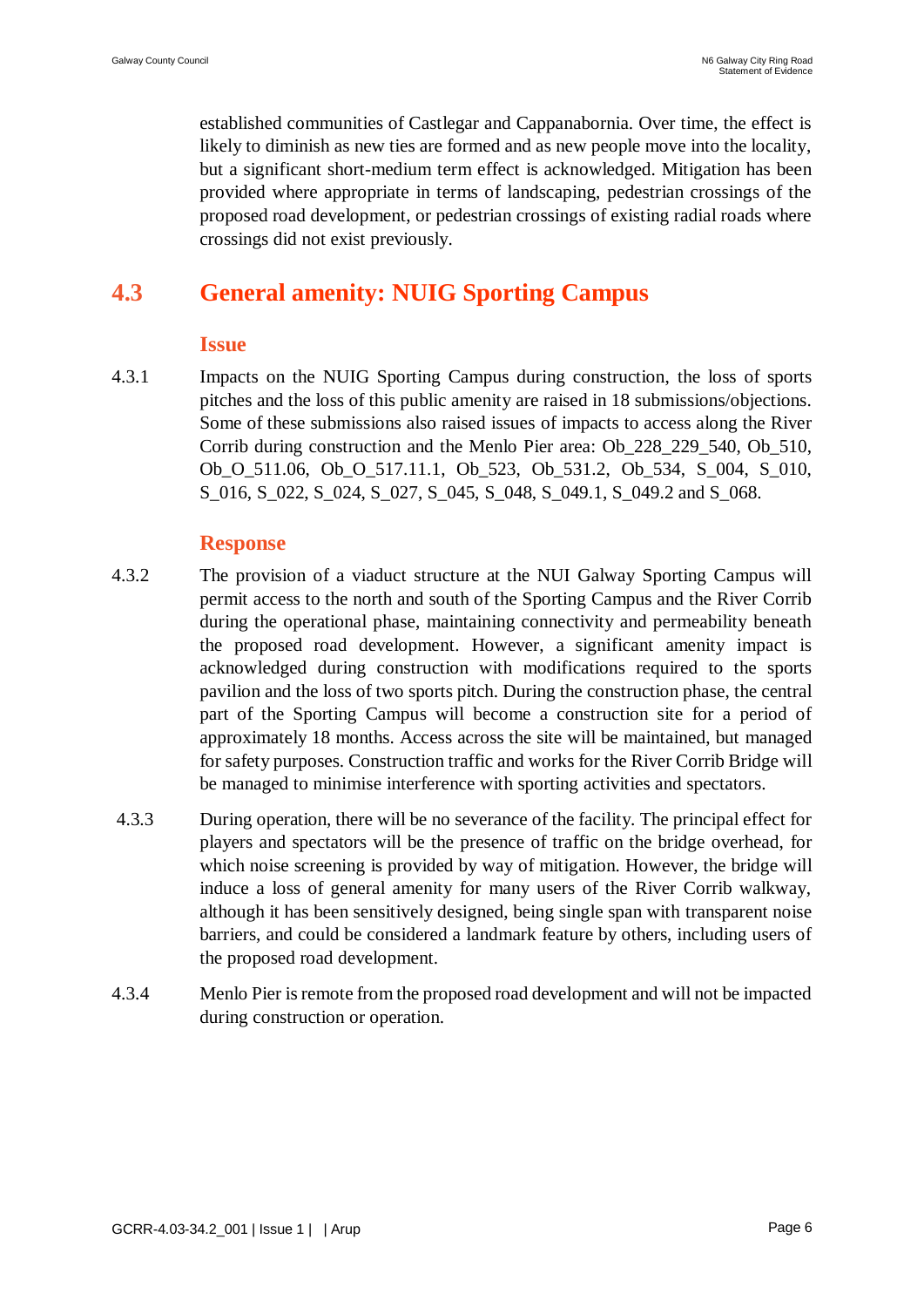## **4.4 General amenity: access to open space**

#### **Issue**

- 4.4.1 There will be a loss of residential amenity for householders living close to the proposed road development. Some submissions/objections refer to loss of amenity to rural land which provide for views or to which local residents may have informal access: Ob\_155, Ob\_158, Ob\_228\_229\_540, Ob\_584.2, S\_010, S\_022, S\_049.1; S 024 and S 027.
- 4.4.2 Submissions from the Dangan area refer to a loss of amenity at the NUIG sports grounds and the River Corrib walkway which are addressed above.
- 4.4.3 Ob. 584.2 and S\_074 refer to the continued accessibility of An Sean Bhothair and the local road network for the Menlo-Coolough-Ballinfoley-Ballindooley community. Ob\_584.2 also comments that large roads such as the proposed road development will discourage walking and cycling. Two submissions/objections Ob\_158 and Ob\_228\_229\_540, refer to the loss of informal access to rural land and one, Ob\_220, raises the issue of impacts to the amenity of safe and peaceful walks.

### **Response**

- 4.4.4 The issue of any loss of personal residential amenity for householders living close to the proposed road development is specifically addressed by Thomas Burns in his Statement of Evidence on Landscape and Visual, and by Jennifer Harmon in Statement of Evidence on Noise and Vibration. There will be a slight to moderate residual effect on the amenity of walking or cycling on existing roads in the vicinity of proposed road development in the section of the study area west of Letteragh Junction and at Menlough, Castlegar or Coolagh due to the aforementioned slight severance where minor roads are used for amenity walking, cycling or jogging.
- 4.4.5 The observations refer to the impact on severance from open space used for amenity. In Dangan/Aughnacurra the area affected by demolitions will be landscaped and planted with trees and access will still be possible to the River Corrib and the Sports Campus, including to the south under the proposed viaduct.
- 4.4.6 Whilst both Bothar Nua and An Sean Bhothair will be used during the construction of Menlough Viaduct, these road will be safe for use by the general public. The proposed road development bridges over both roads and, as such, they will be available for safe use by the public during the operational phase also.
- 4.4.7 At Ballyburke the proposed road development does cross open rural land to the west, but at a distance of 500 metres from Drisin (road) with there being no severance of Ballymoneen Road. Elsewhere, along the route of the proposed road development, physical severance is avoided in the case of regularly used footpaths with the exception of Hynes Bóithrín.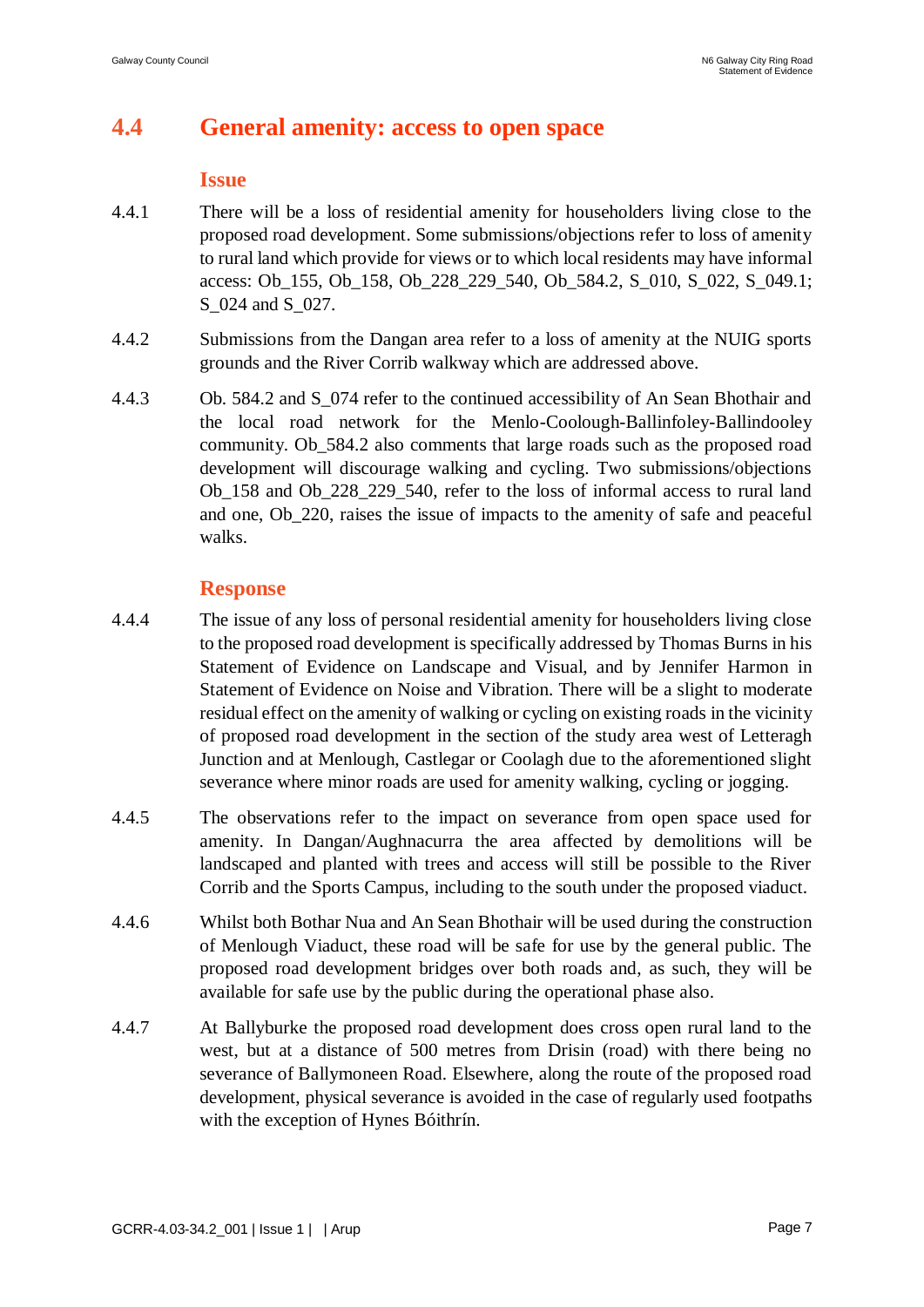# **4.5 Community Severance**

#### **Issue**

- 4.5.1 17 submissions/objections raise the issue of community severance. These submissions relate to perceptions of neighbourhood or social severance due to separation from neighbours or perceived separation from the community to which residents consider they belong.
- 4.5.2 12 of these submissions/objections refer to the road bisecting the community and severing people from their neighbours and community facilities in Bearna and that the strong community bond which has developed between neighbours will be impacted. The objections state that their current access to community facilities will be impacted: Ob\_116.1, Ob\_116.2, Ob\_135, Ob\_136, Ob\_141.3, Ob\_151, Ob\_152, Ob\_155, Ob\_158, Ob\_159, Ob\_199, Ob\_201, Ob\_204, Ob\_228\_229\_540.
- 4.5.3 One submission/objection, Ob\_654, raises an issue of community severance in Castlegar.
- 4.5.4 One submission/objection, Ob\_724, suggests that the proposed road development will be a barrier that will make it difficult to integrate the new community in Ardaun with the existing community of Galway City and essentially lead to a new separate settlement.
- 4.5.5 One submission/objection, S\_049, suggests that the proposed N59 Link Road will divide their community in Rosán Glas. Rosán Glas is addressed below in Section 4.6.
- 4.5.6 Two submissions/objections, S\_067 and S\_068, state that the proposed road development will sever the Dangan community in which they live.
- 4.5.7 In addition to the 17 submissions/objections referenced above, the HSE in their submission, S\_078, note that the impact of community severance has been addressed in the EIAR and that where paths and access routes have to be severed, alternative access will be provided where possible.

### **Response**

4.5.8 Community severance occurs when people are separated from community facilities, places of employment or from opportunities for social interaction (e.g. with family or neighbours). During the operational phase of the proposed road development, there will be distinct new physical severance at the L13215 Ann Gibbons Road. Traffic on this road is very light and the destination for most journeys is southbound towards community facilities in Bearna. There are no properties to the north of the severance point on the Ann Gibbons road where it is traversed by the proposed road development and only widely scattered individual properties on the connecting L1321 Bearna Moycullen Road.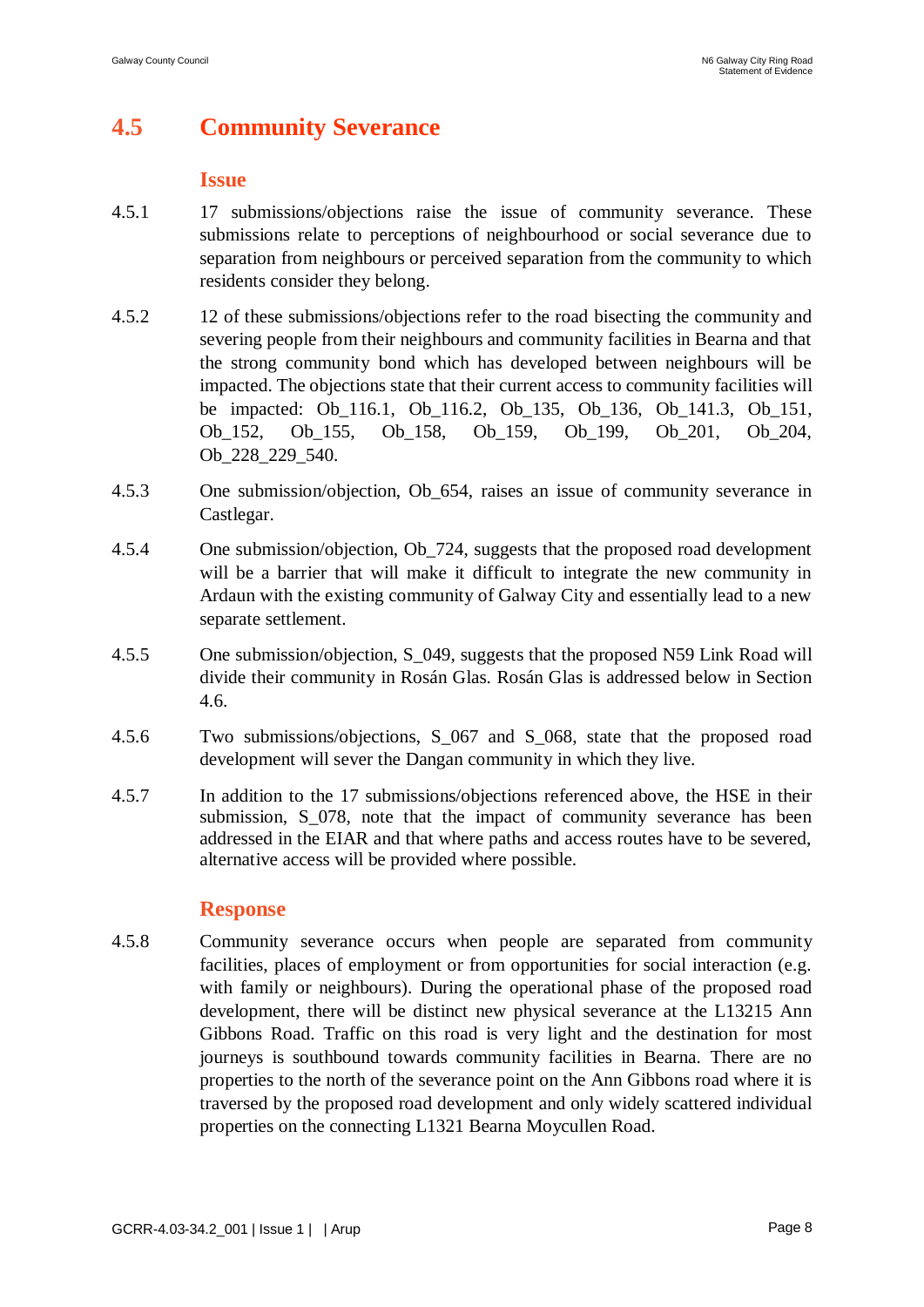- 4.5.9 Along the proposed road development west of the N59 Letteragh Junction facilities have been provided to allow pedestrians or cyclists to cross at signalised junctions or at roundabouts between the proposed road development and the R336 or local roads. The proposed road development will be only single carriageway in this section and pedestrian/cyclist phases are to be included at the two signalised crossings while pedestrian refuge islands will be provided at the two roundabouts. Elsewhere, east of the N59 Letteragh Junction along the motorway section of the proposed road development, pedestrian and cycle paths are provided at over or under bridges.
- 4.5.10 A number of submissions refer to the severance of a section of a wider hinterland from the core community. For example, submissions/objections Ob\_116, Ob\_155, Ob\_158 and Ob\_201 refer specifically to Bearna and describe the road as "splitting" or "fracturing" a community within which "strong bonds have developed between neighbours". These cases allege a feeling of neighbourhood severance which arises when people are separated from others in the community by the presence of a perceived barrier such as a road.
- 4.5.11 However, west of the Ballymoneen Road Juncton, the proposed road development is only single carriageway and traffic volumes will be modest relative to the eastern section of the proposed road development. Along the length of the proposed road development, the design of junctions and roundabouts, and the respective facilities for pedestrians and cyclists, have benefited from consultation with the community. Table 18.15 of Chapter 18 of the EIAR refers to 'moderate' severance prior to mitigation north of Bearna, but to 'slight' residual severance following the incorporation of these facilities in the design. The residual severance is mainly of a psychological nature, in part due to the character of the landscape or where the proposed road development is on an embankment.
- 4.5.12 Physical severance is avoided at Na Foraí Maola and Troscaigh because a new link road is provided between the two communities (which provides an example of relief from severance). However, it is acknowledged that a detour of up to 600 metres is required to cross the proposed road development using a new overbridge.
- 4.5.13 Within Bearna Village itself there will be significant relief from severance once traffic levels are reduced by more than 75% in the heart of the community where shops and leisure amenities are located. Along narrow and circuitous minor roads in the vicinity of Castlegar, the expected reduction in commuting traffic will reduce neighbourhood severance and severance from community facilities such as Castlegar School. Pedestrian crossings will be provided on the N84 Headford Road and N83Tuam Road where crossings of these roads are currently challenging or hazardous in the absence of such facilities. Of considerable importance is the fact that the proposed road development will permit the transfer of a significant proportion of traffic from within the city including from locations along the existing N6 that experience very significant severance. This will present opportunities to provide pedestrian and cyclist crossing facilities that will further reduce severance at numerous locations.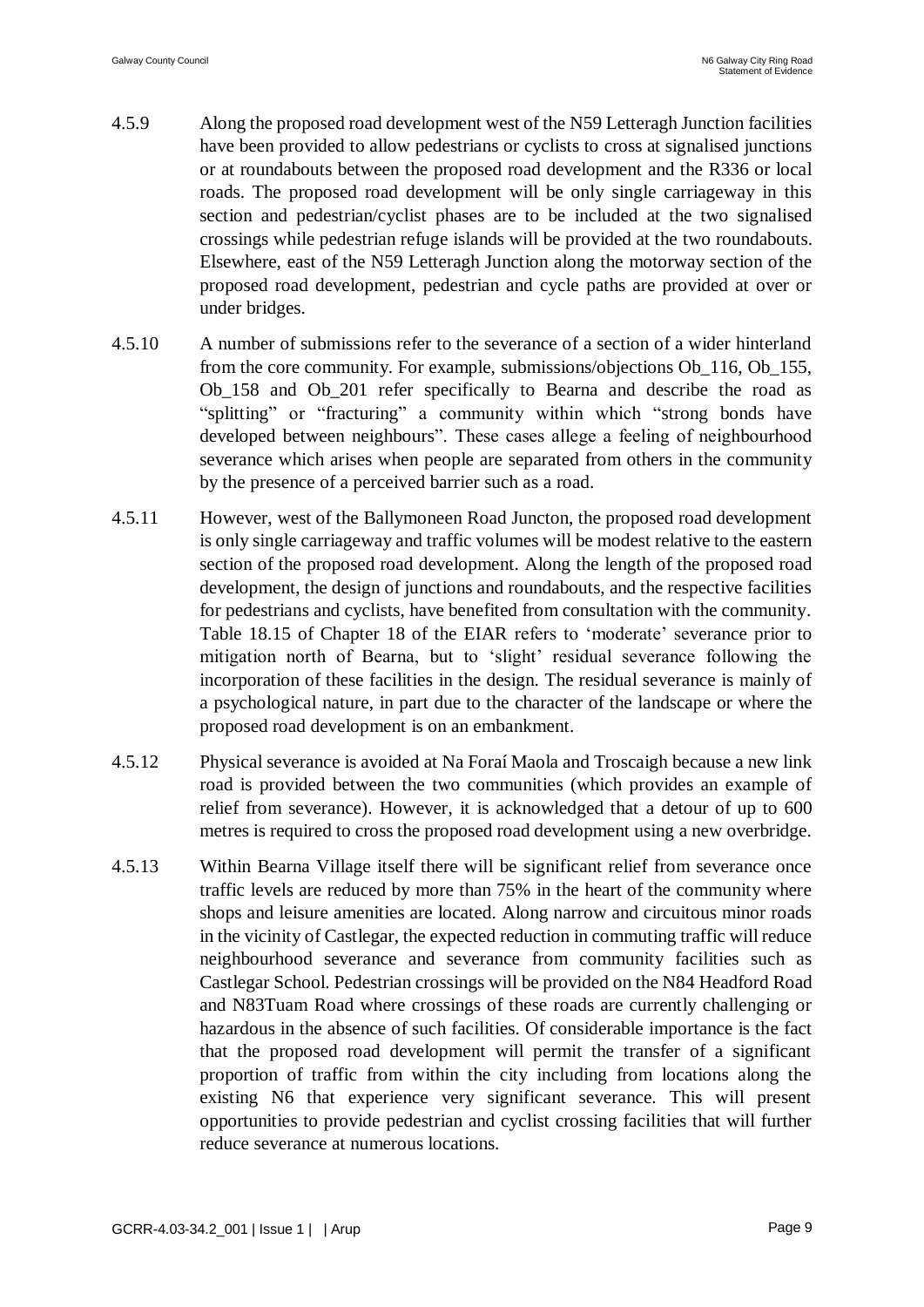# **4.6 Access for community's post construction**

#### *Rosán Glas*

### **Issue**

4.6.1 11 submissions/objections raise an issue in relation to the location of the proposed N59 Link Road South and future access to Rosán Glas estate along with possible implications for the neighbourhood grocery store: S\_004, S\_011, S\_029, S\_031, S\_043, S\_044, S\_051, S\_056, S\_057, S\_060 and S\_065.

### **Response**

- 4.6.2 The N59 Link Road will provide a necessary connection from the proposed road development with the west of the city, including the community in Rahoon, but has been kept separate from existing estates so that traffic is not introduced to residential areas such as Rosán Glas which will continue to be serviced by Bóthar Diarmuida Road. As detailed by Eileen McCarthy in her statement of evidence there is no change to this access at Rahoon Road. As also detailed by Eileen McCarthy, the northern access to Rosán Glas, whilst moving further north, will still serve the transport needs and access to the estate. The additional journey time to the access point with the proposed road development should be less than 60 seconds with the journey itself not exceeding 250m (see Chapter 6 of the EIAR).
- 4.6.3 A cycle path and pedestrian footpath are included in the design along both sides of the N59 Link Road beside Bóthar Diarmuida as far as Rahoon Road where a large proportion of traffic will egress. A pedestrian connection from the internal Rosán Glas estate road network to the Rahoon Road will be provided at the existing Rahoon Junction location so that the desire line for pedestrians is not affected by the relocation of the residential traffic entrances. Pedestrian and cycle facilities to be provided are shown on Figure 1.10.12 of Appendix A.1.13 of the RFI for this area and this new pedestrian access is detailed in Eileen McCarthy's statement of evidence. There will be no significant impact on the grocery store as this principally serves the Rosán Glas estate.

### *Gort na Bró*

### **Issue**

4.6.4 3 submissions/objections raise an issue in relation to access arrangements to Gort na Bró and pedestrian and cycle facilities at this location: Ob\_473, S\_003 and S\_075.

### **Response**

4.6.5 Pedestrian and cycle facilities to be provided as shown on Figure 1.10.12 of Appendix A.1.13 of the RFI for this area, which will provide for continued safe crossings for Gaelscoil Mhic Amhlaigh and for connectivity with other community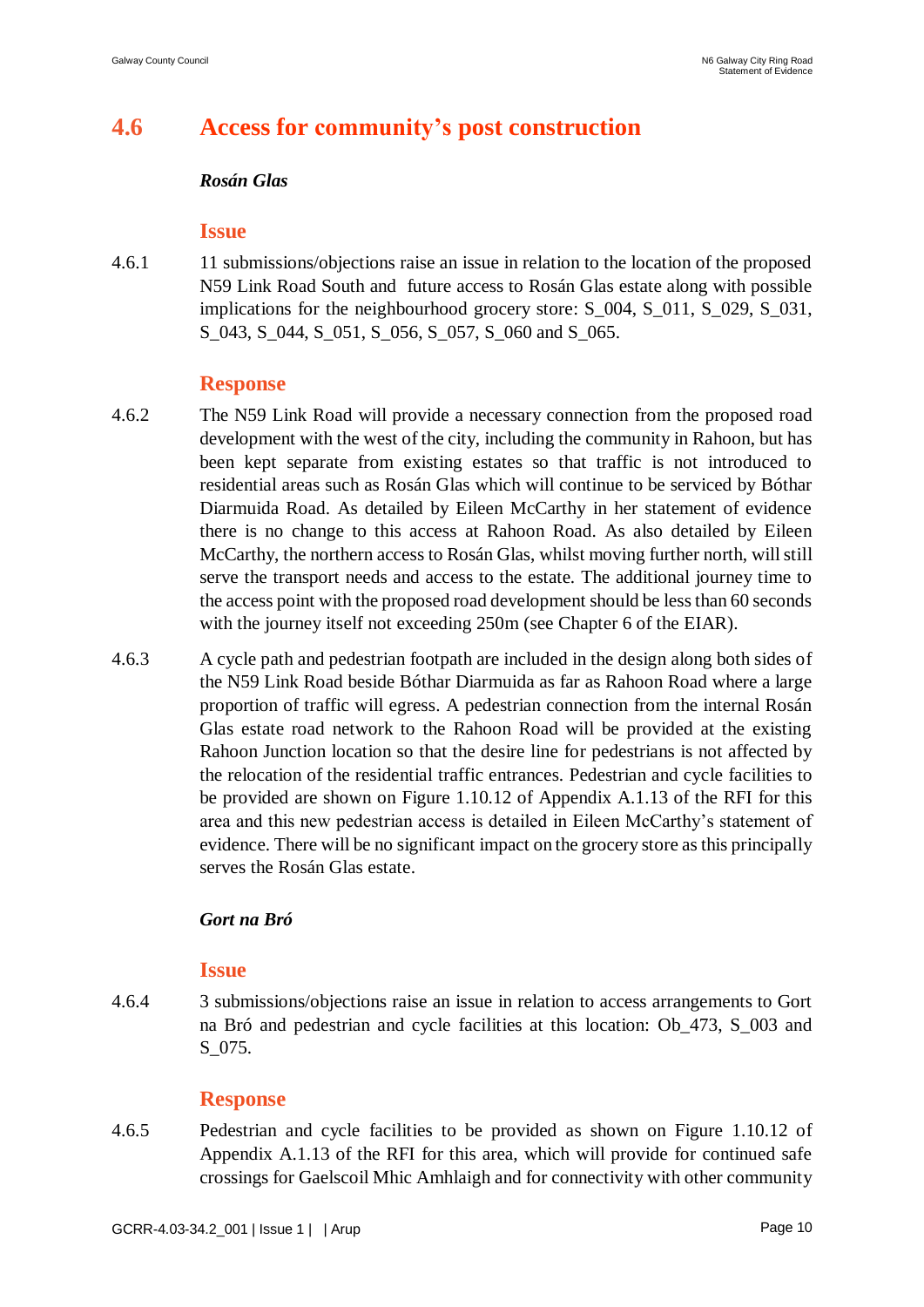facilities including Miller's Lane soccer pitch. The existing pedestrian crossings on Gort na Bró Link Road will also be retained with the addition of cycle infrastructure between Gort na Bró junction and the gaelscoil. This commitment has been included in the Schedule of Environmental Commitments.

# **4.7 Impacts to commercial properties**

### **Issue**

- 4.7.1 13 submissions/objections raise an issue on potential impacts to their business as a result of the proposed road development:
- 4.7.2 Ob\_298 has a holiday home business and is concerned about impacts during construction and operation.
- 4.7.3 Ob\_528\_541\_543\_557 NUIG raise concerns over the potential impact on their university strategy and recruitment and retention of students and investment.
- 4.7.4 Ob\_602.1, Ob\_602.2 Clada Group will be impacted by the loss of one of their wells.
- 4.7.5 Ob\_668 Kenny Motor Group raise an issue as to the potential disruption to the business during the construction phase, and to the effect of traffic and need for signage. The company have made a submission regarding access, visibility and the display area of the car dealership.
- 4.7.6 Ob\_673 McMahon's business it to be fully acquired. This is addressed in Eileen McCarthy's Statement of Evidence.
- 4.7.7 Ob\_691 Galway Racecourse raise an issue as to the construction works and impacts to their racing festival.
- 4.7.8 Ob\_0\_696.13\_14 Biomedical Research question the level of interruption and disruption to their business during construction.
- 4.7.9 Ob\_0\_696.21 M&M Qualtech question the construction and operational effect of the proposed road development on the operation of their business. The potential impacts of the construction activities such as blasting on the operation of this manufacturing company are addressed by Juli Crowley and Jennifer Harmon in their Statement of Evidence.
- 4.7.10 Ob\_695.1, Ob\_695.2 Boston Scientific raised an issued as to the alignment of the proposed Parkmore Link Road and the impact it would have on their campus and their plans for expansion in their masterplan. This is addressed by Eileen McCarthy in her Statement of Evidence.
- 4.7.11 Ob\_708\_709 The industrial units at this property are to be fully acquired. This is addressed in Eileen McCarthy's Statement of Evidence.
- 4.7.12 Ob\_713 The property which is leased to a builder's providers is to be fully acquired. This is addressed in Eileen McCarthy's Statement of Evidence.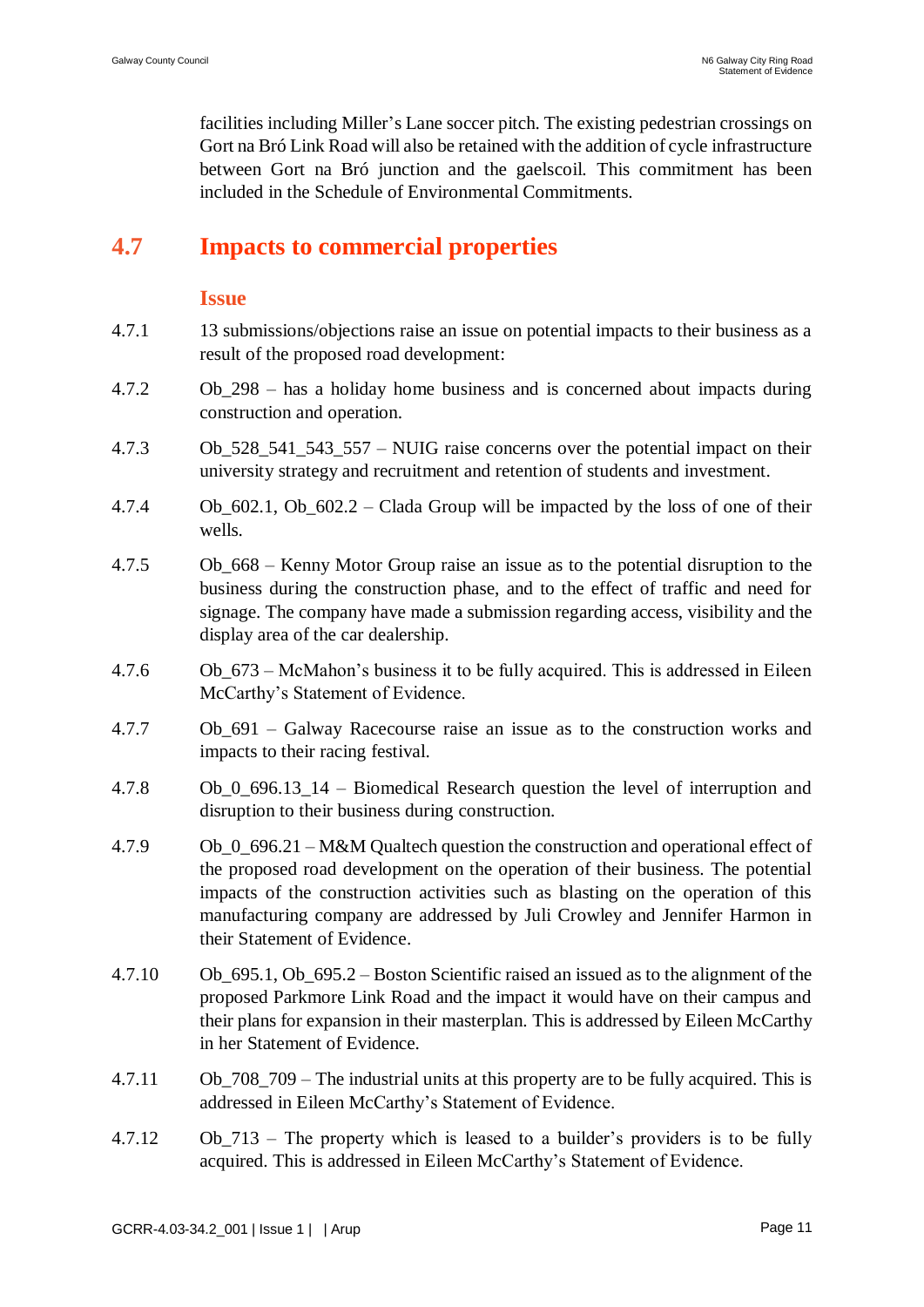- 4.7.13 Ob\_717\_720\_721 The Connolly Group are seeking assurances that commitments proposed are delivered in order to safeguard the operational capacity of their business.
- 4.7.14 Eileen McCarthy has dealt with the material assets impacts on businesses in her Statement of Evidence whilst I will assess the socio-economic impacts.

### **Response**

#### *Ob\_298 Holiday home business*

4.7.15 It is acknowledged that there will be some inconvenience experienced during construction. However, there will be improved access to this property during the operational stage with access from the N59 Letteragh Junction via the N59 Link Road South to the Letteragh Road and this property. Therefore, there will be no adverse impacts on this business during operation.

#### 4.7.16 *Ob\_528\_541\_543\_557 NUIG*

While there will be a residual effect on the NUIG Sporting Campus as discussed in Section 4.3 above due to the presence of the viaduct, NUIG will retain its high quality sports facilities. The facilities will be more easily accessible than before to participants and clubs based in Galway and to visitors and so will continue to attract staff, students and investment.

#### *Ob\_602\_698\_699\_704.1 and Ob\_602.2\_698\_699\_704 Clada Group*

4.7.17 It is acknowledged that there will be a very significant impact on the business due to the impact on water supplies from a well which is required by one part of the business. The loss of this well is addressed by Dr. Leslie Brown in his Statement of Evidence which explains that compensation will be paid as part of the statutory compensation process for the loss of this well which will allow Clada Group Limited to source an alternate offsite water supply that is of comparable quantity and quality. However, it should be noted that access to the business will be much improved including the new access available to the proposed road development from the N84 Headford Road Junction. This is a significant positive impact given that the business is involved in wholesale and product distribution.

#### *Ob\_668 Kenny Motor Group*

4.7.18 Traffic signage will be provided in the vicinity of the car dealership during construction so that the visibility and access to the business can be facilitated and maintained (see Table 18.14). Issues of noise and dust impacts are addressed by Jennifer Harmon and Sinéad Whyte in their Statements of Evidence respectively. During the operational phase of the proposed road development, there will be improved access from the City North Business Park Link. The business is contained in a prominent building and will continue to have good visibility from the overpass for the proposed road development and from the N83 Tuam Road. The proposed road development will relieve current traffic congestion in the area facilitating customer access while the Parkmore and Business Park Link roads will provide both for access and suitable routes for vehicle test drives.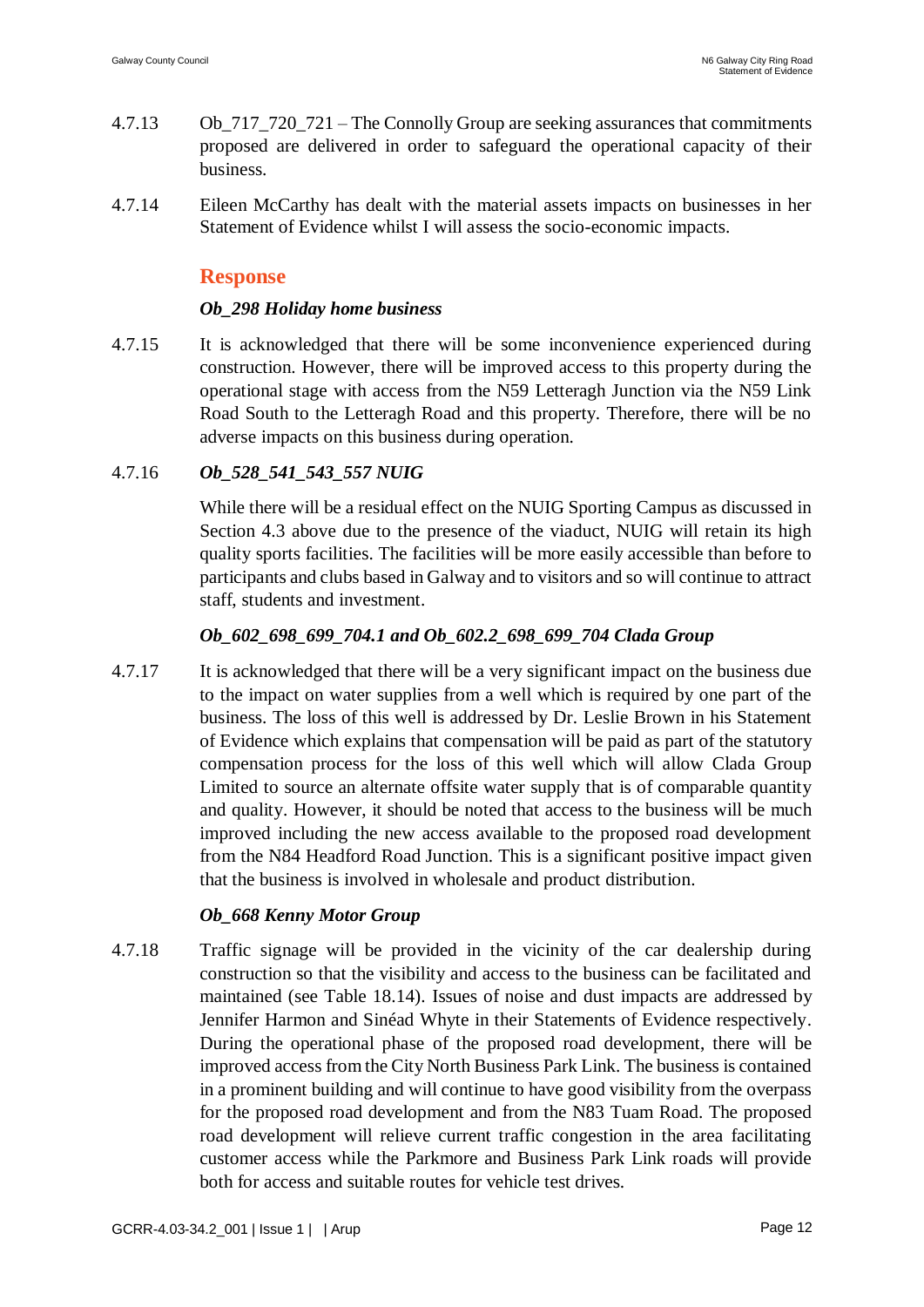### *Ob\_691 Gawlay Racecourse*

- 4.7.19 A 230m cut and cover tunnel is to be provided to avoid operational impacts on Galway Racecourse. A construction works programme has been agreed with the racecourse and is included in Appendix A.7.4 of the EIAR (see also Section 18.5.3.3 of Chapter 18 of the EIAR). Following consultations with the racecourse it has been agreed that there will be a cessation of construction works during the summer/autumn racing schedule to avoid disruption to participants and spectators of racing events. There are no proposals to cancel the summer racing festival. The proposed tunnel will entail the acquisition of lands and the demolition of stables, but these will be replaced with temporary stables for the duration of the construction until such time as the permanent stables are provided. Both temporary and permanent stables will be of at least equivalent quality to the existing stables.
- 4.7.20 On completion of the proposed road development, the presence of the tunnel will mean that race events will not be impacted in any way by traffic from the proposed road development. In addition, whereas severe traffic congestion is a feature of the current dependence on access to the race events from the south, affecting both attendees and the wider community, access to these and other events will be greatly improved due to the proposed Parkmore Link Road connection to the N83 Tuam Road. An at least moderate positive residual impact is anticipated. The impacts to Galway Racecourse are further addressed by Michael Sadlier in his Statement of Evidence.

#### *Ob\_695.1, Ob\_695.2 Boston Scientific*

4.8.21 The modification to the Parkmore Link Road avoids any severance of the Boston Scientific Campus or impact on the implementation of their masterplan. A net positive economic impact can be expected due to the direct transport link that will be provided between the Parkmore and Ballybrit Business Parks, and between the N83 Tuam Road and the proposed road development, together with the provision of a footpath, cycle lane and public transport route.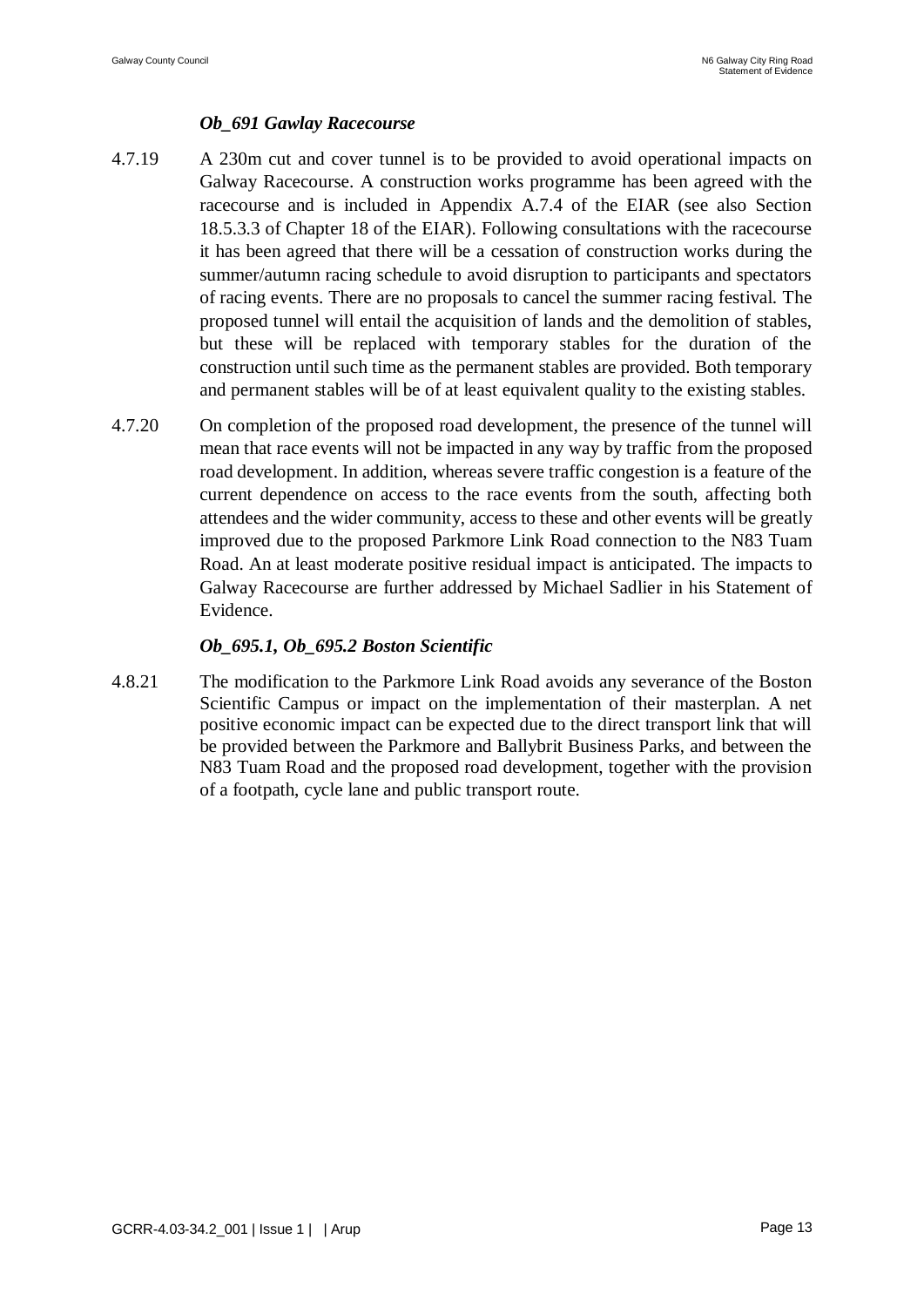### *Ob\_\_0\_696.12\_14 Biomedical Research*

4.7.22 It is acknowledged that there will be some inconvenience experienced during construction. However, there will be improved access to this business during the operational stage via the Parkmore Link Road. Therefore, there will be no adverse impacts on this business during operation.

#### *Ob\_717\_720\_721 The Connolly*

4.7.23 It is acknowledged that there will be some inconvenience experienced during construction. The environmental commitments as set out in Chapter 21, Schedule of Environmental Commitments, are an integral element of the application for Approval. There will be no adverse impacts on this business as a result of the operation of the proposed road development.

## **4.8 Potential Impacts on Property Values**

#### **Issues**

4.8.1 36 of the submissions/objections raise an issue in relation to the potential impacts on their property value and that the proposed road development will devalue their property: Ob\_119; Ob\_134; Ob\_136;Ob\_ 141.2; Ob\_ 141.3; Ob\_151; Ob\_152; Ob\_155; Ob\_158; Ob\_199; Ob\_201; Ob\_204; Ob\_215; Ob\_216; Ob\_252; Ob\_260; Ob\_298; Ob\_476\_719; Ob\_521.3; Ob\_531.2; Ob\_663.02; Ob\_666.1; Ob\_671; Ob\_688; Ob\_O\_517.05; Ob\_O\_666.2; Ob\_531.01; S\_008; S\_037; S\_055; S\_061; S\_063; S\_066; S\_035;S\_036; and S\_040.

### **Response**

4.8.2 It is difficult to assess the impact of any infrastructural development on property prices because of the broad range of factors that will determine the price of an individual property.

> With regard to road schemes, these can often have a positive impact on property prices where the scheme leads to improved accessibility. For example, with the M17 / M18, the opening of the motorway, linking Tuam, Corofin and Gort both north and south, has had a positive impact on property prices in the catchment area. It is noted in that regard that improved accessibility and in turn, reliable and improved journey times is at the core of the proposed road development. Plates 18.4 to 18.6 of Chapter 18 of the EIAR, present an analysis of accessibility on a zone-by-zone basis. This analysis shows that most zones experience a decrease in car journey times, except for a small number mainly in the city centre; all zones will experience improved cycling journey times; and most zones will experience a decrease in public transport journey times. The proposed road development is a key component of the GTS and its construction will enable the maximum benefits of the GTS be realised, including improved accessibility. It can, therefore, be expected that the value of many properties will be increased by the proposed road development.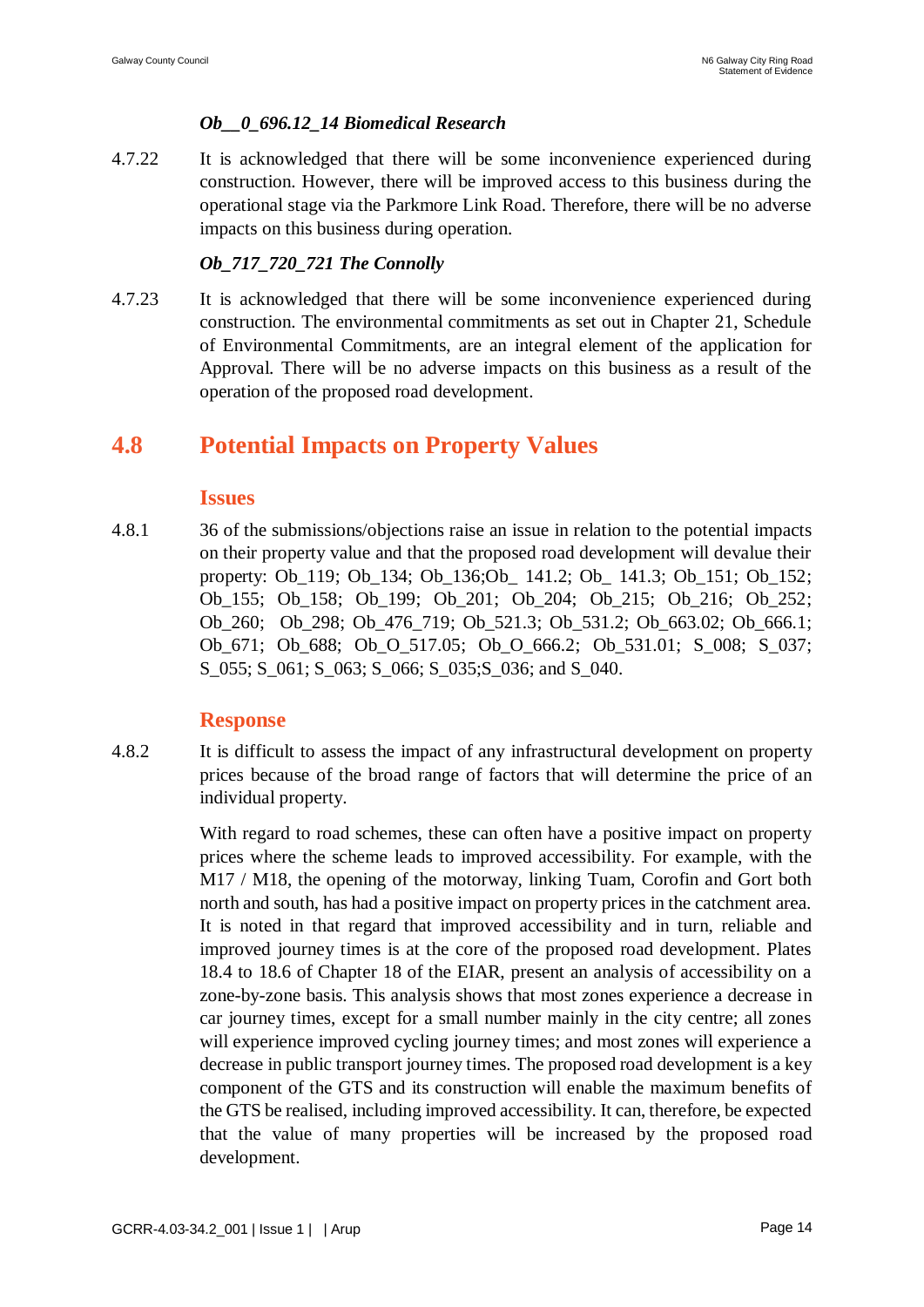4.8.3 However, a road scheme can have a negative impact on property prices where it results in a loss of amenity, either during the construction or operational phases. As described in the EIAR, various mitigation measures have been put in place to minimise the effects of the proposed road development on the amenity of nearby properties both during the construction and operational phases. Accordingly, there will not be any significant impact on the value of most properties in the vicinity of the proposed road development, although it will have a negative impact on the value of some properties that are located immediately adjacent to it.

# **5 Conclusion**

- 5.1 The proposed road development is a major undertaking. It will have very significant positive effects for Galway City due to the transference of a proportion of traffic from urban areas and the opportunity this presents to provide improved pedestrian and cycling facilities and public transport. On the other hand, there will be negative impacts at various locations due to the unfortunate level of property demolitions and acquisitions. These will also have an effect on the wider community during construction and for some time afterwards as communities evolve following the completion of the proposed road development. The construction works will also have effects on residential amenity of properties close to the development and on some businesses. These effects will be mitigated by noise and visual mitigation measures. Physical severance during both construction and operation has been kept to a minimum.
- 5.2 During operation, the proposed road development will have a mostly significant or very significant positive impact on traffic movement and journey patterns, including improved connectivity. The transfer of a proportion of both cars and HGV traffic from urban locations will relieve the frequency of traffic congestion and provide improved journey and environmental amenity for pedestrians, cyclists and drivers. This transfer of traffic will also open up opportunities which will enable the full benefits of the Galway Transport Strategy to be realised through the provision of improved public transport and pedestrian and cyclist facilities such as crossings, foot and cycle paths. These outcomes will remove the serious constraint on the city's economic development presented by excessive traffic, congestion and poor environmental amenity, and help to sustain economic growth and employment. As well as the city area, these same benefits will apply to communities such as Bearna. Benefits will also apply to the accessibility and potential development of areas to the west of the city, including the West Region and the Gaeltacht in Connemara.
- 5.3 There will be negative effects too as discussed above in terms of the high level of property acquisitions, the impact on some businesses, the effect on general amenity in some locations which currently experience light traffic, and on the NUIG Sporting Campus and riverside walk. These issues have been raised in submissions and objections and have been appropriately considered in the assessment for Human Beings.